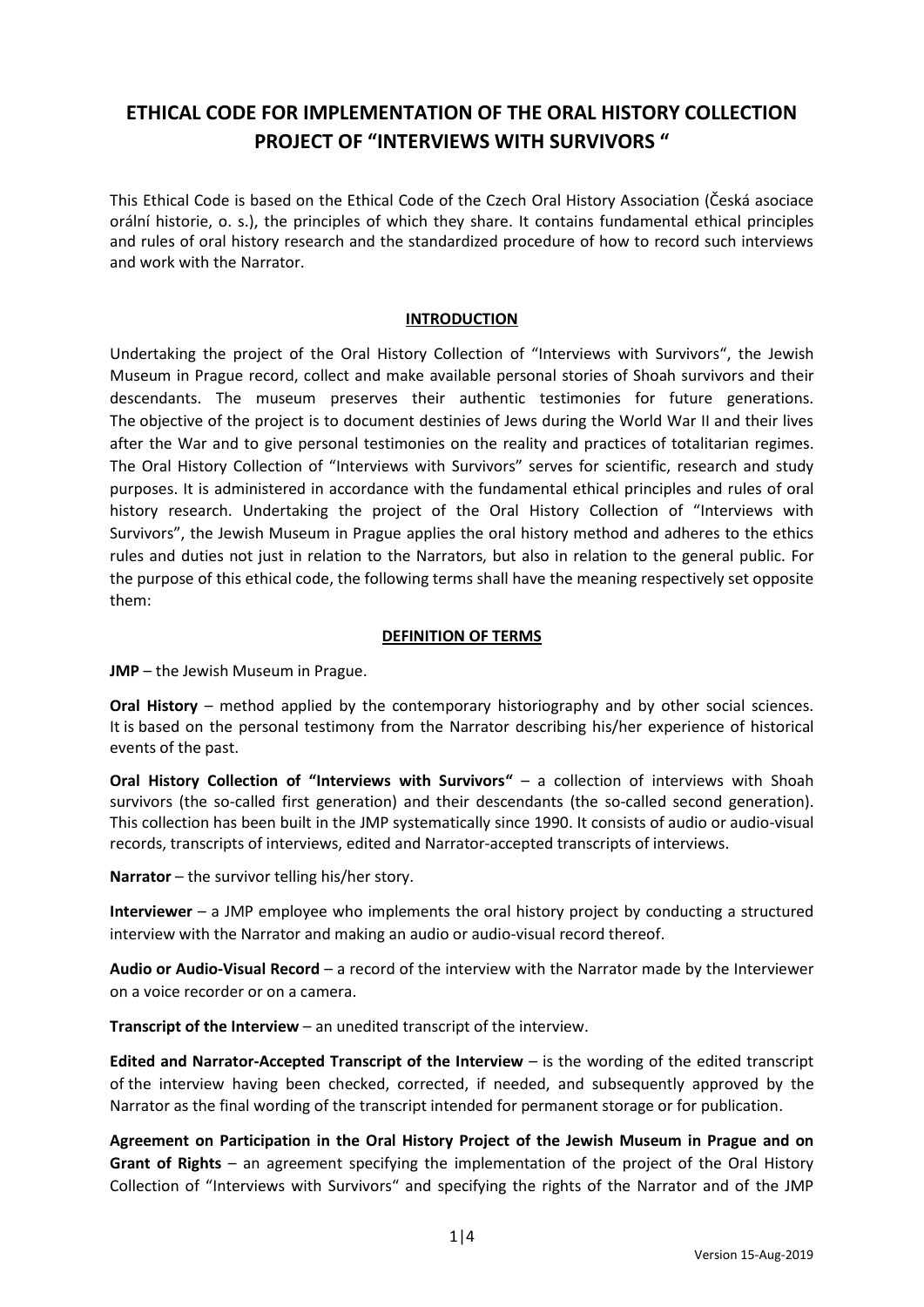in relation to the particular interview given. Under such Agreement, the Narrator expresses his/her wish about the form in which the Edited and Narrator-Accepted Transcript of the Interview shall be published (whether it shall be published in anonymized form or in full wording).

**Registration Form** – the form intended for registration of researchers whom the JMP has enabled to consult and to study the Edited and Narrator-Accepted Transcripts of Interviews from the Oral History Collection of "Interviews with Survivors".

**Rules for Study and Use of the Oral History Collection of "Interviews with Survivors" of the Jewish Museum in Prague** – JMP´s internal regulations laying down the fundamental rules for consulting and studying the Edited and Narrator-Accepted Transcripts of Interviews from the Oral History Collection of "Interviews with Survivors".

## **FUNDAMENTAL ETHICS RULES OF ORAL HISTORY RESEARCH**

Implementing the Project, the JMP and the Interviewer shall adhere to the following ethics principles and rules of an oral history research:

- 1. The JMP and the Interviewer highly appreciate and respect the Narrator´s will to give the interview to the Jewish Museum in Prague. They realize the extreme significance and high sensitivity of the topics of the Shoah and of totalitarian regimes.
- 2. Interviews are recorded by the JMP at JMP´s own expense.
- 3. The purpose, the meaning and the objective of the oral history project to which the Narrator is contributing with his/her story shall be disclosed by the Interviewer to the Narrator.
- 4. The Interviewer shall explain the Narrator´s rights in creation of the new historical source, i.e. especially the Narrator´s rights to have final approval over the text and to anonymization of personal data etc.
- 5. The Interviewer shall explain to the Narrator how the historical source arising from the interview record will be stored and used in the future within the JMP (the Audio or Audio-Visual Record, the Transcript of the Interview, the Edited and Narrator-Accepted Transcript of the Interview will be stored in the JMP).
- 6. The record of the interview with the Narrator shall be made by the Interviewer using an audio or audio-visual recorder, mostly on a voice recorder or on a camera.
- 7. The JMP shall conclude with the Narrator an *Agreement on Participation in the Oral History Project of the Jewish Museum in Prague and on Grant of Rights (hereinafter referred to as "Agreement with the Narrator")*, specifying the project implementation and the use of the particular interview given. The Agreement contains provisions respecting the Narrator's wish (if any) to stay in anonymity or to restrict access to the Edited and Narrator-Accepted Transcript of the Interview.
- 8. Information received by the Interviewer at the interview shall be regarded confidential, unless the Narrator has given his/her permission that it may be made available or published.
- 9. The Interviewer shall always treat the entrusted sensitive information (concerning especially the religious belief, sexual orientation, social status, age etc.) with utmost respect and responsibility.
- 10. During the interview with the Narrator, the Interviewer shall go through particular topics and issues of the research plan carefully, but without making the Narrator feel under pressure. The Ethical Code forbids the Interviewer to use any tricks of manipulation, to engage in any arguments and polemics, to ask the Narrator any questions evoking sensation or misinterpretation, or questions defaming the Narrator.
- 11. The Interviewer has a professional and moral capacity to conduct the interview with the Narrator. The Interviewer has profound knowledge of the Shoah history and of the history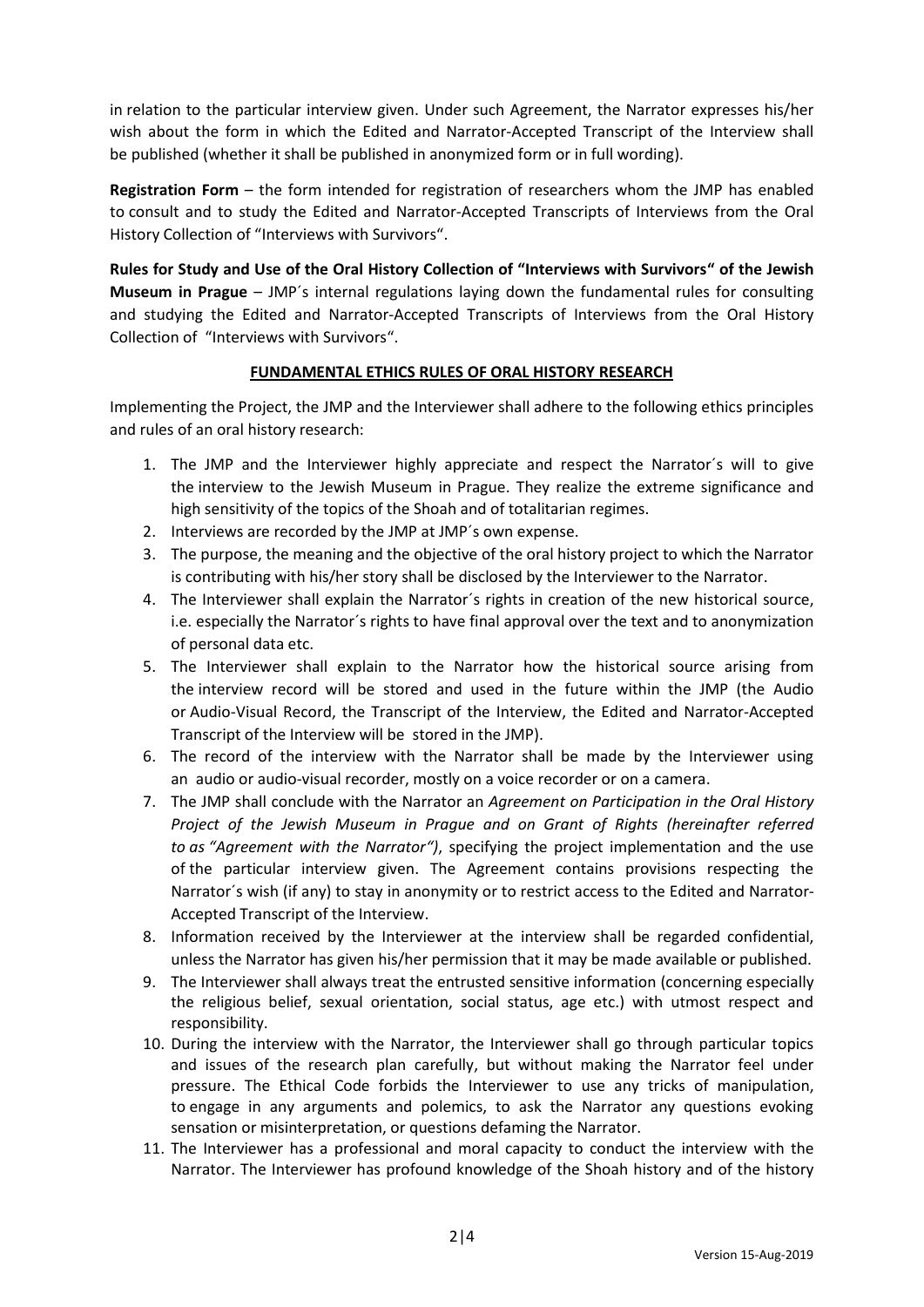of Jews in the twentieth century as required and keeps educating himself/herself in this regard further on.

- 12. The JMP shall ensure permanent and safe storage and preservation of Audio- and Audio-Visual Records, of Transcripts of Interviews and of Edited Transcripts of Interviews, preventing from abuse thereof.
- 13. The JMP makes the Edited and Narrator-Accepted Transcripts of Interviews available to the professional and general public only to the extent as defined by the Agreement with the Narrator.
- 14. The implementation of the project of the Oral History Collection of "Interviews with Survivors" is carried out in compliance with the Regulation (EU) 2016/679 of the European Parliament and of the Council of 27 April 2016 on the protection of natural persons with regard to the processing of personal data and on the free movement of such data, and repealing Directive 95/46/EC (General Data Protection Regulation) and related general regulations (mainly the Act No. 110/2019 Coll., on Personal Data Protection) and Act No. 89/2012 Coll., the Civil Code.

### **STANDARDIZED PROCEDURE OF RECORDING INTERVIEWS AND WORKING WITH THE NARRATOR**

#### **Contacting the Narrator for the first time**

- 1. The JMP get contacts to suitable Narrators through Jewish communities, by approaching the Narrators on their own, upon recommendations, based on information from periodical press, from literature etc.
- 2. The JMP approach the suitable persons and explains them the oral history project and the objective thereof.
- 3. Once the Narrator agrees to participation in the oral history project and to the recording of the interview, it is possible to proceed to implementation of the project.
- 4. The Narrator usually decides where and when the interview will be given.
- 5. The interview with the Narrator is conducted and recorded by the Interviewer
- 6. The Interviewer informs the Narrator about his/her rights (especially about his/her right to have the final approval over the text and to anonymization of personal data).

### **Transcript of the Interview**

- 1. At the beginning of the record of the interview, the Interviewer notes the following key data: Narrator´s name and surname (and, as the case may be, maiden name, née), place and date of the interview.
- 2. Then the actual interview is given and recorded on a voice recorder or on a camera.
- 3. If necessary because of the extent of the interview or e.g. due to the Narrator´s temporary incapacity to carry on the interview, the continuance of the interview is rescheduled to a later date.
- 4. The Interviewer also records nonverbal communication and emotions or the Narrators (being insecure, being frank, joking, being mistaken etc.), as relevant for comprehensive understanding of the Narrator´s testimony, so that they could be subsequently included in the Transcript of the Interview.
- 5. The Interviewer provides conclusion of the Agreement on Participation in the Oral History Project of the Jewish Museum in Prague and on Grant of Rights between the Narrator and the JMP.